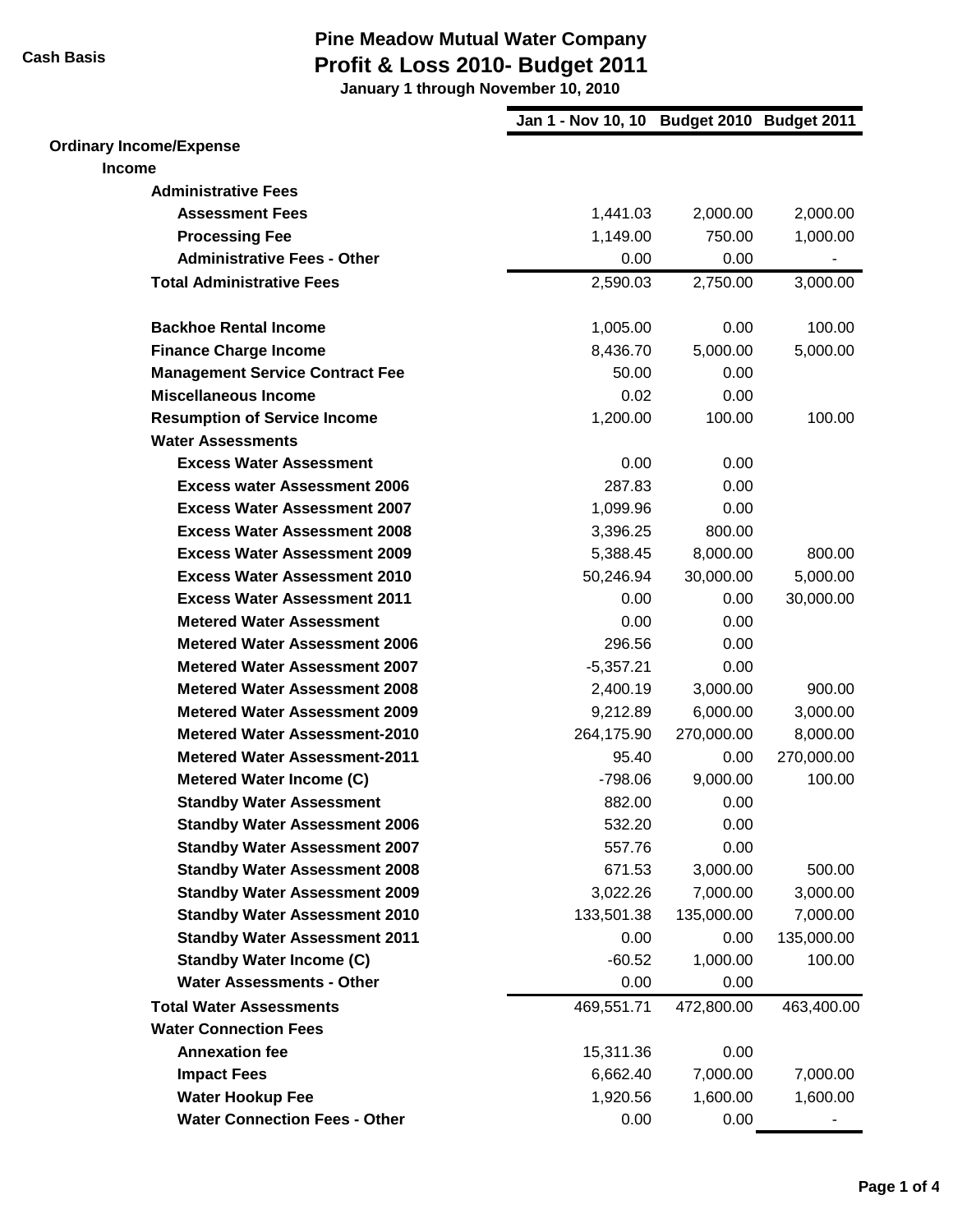**January 1 through November 10, 2010**

|                                            | Jan 1 - Nov 10, 10 | Budget 2010 Budget 2011 |            |
|--------------------------------------------|--------------------|-------------------------|------------|
| <b>Total Water Connection Fees</b>         | 23,894.32          | 8,600.00                | 8,600.00   |
| <b>Total Income</b>                        | 506,727.78         | 489,250.00              | 480,200.00 |
| <b>Automobile Expense</b>                  | 9,373.70           | 10,000.00               | 10,000.00  |
| <b>Bank Service Charges-(cc-proc)</b>      | 4,599.28           | 4,500.00                | 4,500.00   |
| <b>Equipment Rental</b>                    | 500.00             | 0.00                    | 500.00     |
| <b>Finance Charge</b>                      | 28.38              | 0.00                    | 50.00      |
| <b>Insurance</b>                           |                    |                         |            |
| <b>D&amp;O</b>                             | 0.00               | 0.00                    | 1,000.00   |
| <b>Auto Insurance</b>                      | 1,931.00           | 2,500.00                | 2,500.00   |
| <b>Liability Insurance</b>                 | 5,352.00           | 4,200.00                | 4,800.00   |
| Life insurance premium                     | 687.50             | 700.00                  | 700.00     |
| <b>Worker Comp Insurance</b>               | 1,641.91           | 3,800.00                | 3,800.00   |
| <b>Insurance - Other</b>                   | 0.00               | 0.00                    |            |
| <b>Total Insurance</b>                     | 9,612.41           | 11,200.00               | 12,800.00  |
| <b>Interest &amp; Principal Pmnt/DDW#1</b> | 165,000.00         | 0.00                    | 235,000.00 |
| <b>Interest &amp; Principal Pmnt/DDW#2</b> | 0.00               | 0.00                    |            |
| <b>Legal Fees</b>                          | 5,772.24           | 3,500.00                | 6,000.00   |
| <b>Licenses and Permits</b>                | 53.00              | 25.00                   | 75.00      |
| <b>Membership Dues</b>                     | 0.00               | 200.00                  | 200.00     |
| <b>Meter Installation</b>                  | 3,141.56           | 0.00                    | 500.00     |
| <b>Miscellaneous</b>                       |                    |                         |            |
| <b>Meals &amp; Entertainment</b>           | 0.00               | 100.00                  | 100.00     |
| Per diem                                   | 2,200.00           | 2,400.00                | 2,400.00   |
| <b>Miscellaneous - Other</b>               | 103.00             | 0.00                    |            |
| <b>Total Miscellaneous</b>                 | 2,303.00           | 2,500.00                | 2,500.00   |
| <b>Office Expense</b>                      |                    |                         |            |
| <b>Security</b>                            | 0.00               | 0.00                    | 0.00       |
| <b>Computer Expense</b>                    | 53.41              | 250.00                  | 500.00     |
| <b>Office Supplies</b>                     | 350.30             | 250.00                  | 500.00     |
| <b>Office Expense - Other</b>              | 0.00               | 0.00                    |            |
| <b>Total Office Expense</b>                | 403.71             | 500.00                  | 1,000.00   |
| <b>Payroll Wage Expense</b>                |                    |                         |            |
| <b>Health Insurance- Employees</b>         |                    |                         |            |
| <b>Self Ins Deductible Ins</b>             | 6,150.00           | 0.00                    |            |
| <b>Health Insurance</b>                    | 23,966.06          | 24,000.00               | 30,000.00  |
| <b>Self Ins Deductible Ins</b>             | 5,022.67           | 0.00                    |            |
| <b>Health Insurance- Employees - Other</b> | 0.00               | 0.00                    |            |
| <b>Total Health Insurance- Employees</b>   | 35,138.73          | 24,000.00               | 30,000.00  |
| <b>Management Services</b>                 | 0.00               | 0.00                    |            |
| <b>Payroll Expenses</b>                    | 93,153.20          | 111,664.95              | 112,000.00 |
| <b>Payroll Taxes</b>                       | 6,960.61           | 8,709.00                | 9,000.00   |
| <b>Seasonal</b>                            | 0.00               | 500.00                  |            |
| <b>Payroll Wage Expense - Other</b>        | $-1.70$            | 100.00                  | 100.00     |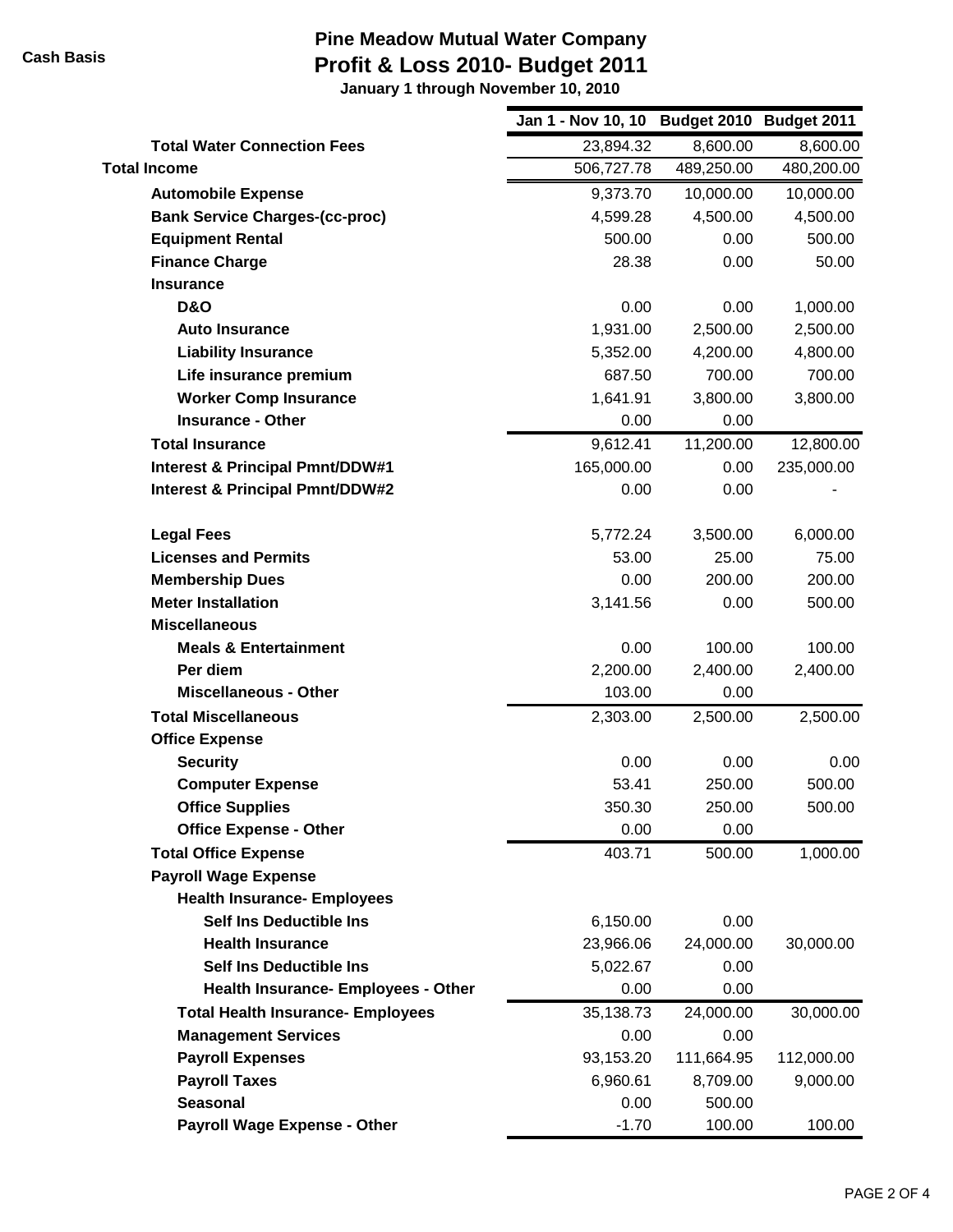**January 1 through November 10, 2010**

|                                      | Jan 1 - Nov 10, 10 Budget 2010 Budget 2011 |            |            |
|--------------------------------------|--------------------------------------------|------------|------------|
| <b>Total Payroll Wage Expense</b>    | 135,250.84                                 | 144,973.95 | 151,100.00 |
| Postage, Printing & Mail             | 3,070.52                                   | 2,600.00   | 2,600.00   |
| <b>Professional Services</b>         |                                            |            |            |
| <b>Accounting</b>                    |                                            |            |            |
| <b>Federal/DDW Single Audit</b>      | 0.00                                       | 3,200.00   |            |
| <b>Accounting - Other</b>            | 1,127.50                                   | 1,100.00   | 1,200.00   |
| <b>Total Accounting</b>              | 1,127.50                                   | 4,300.00   | 1,200.00   |
| <b>Engineering</b>                   | 0.00                                       | 0.00       | 1,000.00   |
| <b>Secretarial Services</b>          | 17,887.52                                  | 17,000.00  | 17,000.00  |
| <b>Professional Services - Other</b> | 0.00                                       | 0.00       |            |
| <b>Total Professional Services</b>   | 19,015.02                                  | 21,300.00  | 19,200.00  |
| <b>Property Taxes</b>                | 29,358.97                                  | 28,000.00  | 0.00       |
| <b>Repairs</b>                       |                                            |            |            |
| <b>Building Repairs</b>              | 334.31                                     | 1,000.00   | 1,500.00   |
| <b>Computer Repairs</b>              | 0.00                                       | 1,000.00   | 1,000.00   |
| <b>Repairs - Other</b>               | 0.00                                       | 500.00     |            |
| <b>Total Repairs</b>                 | 334.31                                     | 2,500.00   | 2,500.00   |
| <b>Restricted Funds</b>              |                                            |            |            |
| <b>Brighton-MM Debt Reserve</b>      | 0.00                                       | 0.00       | 0.00       |
| <b>Restricted Funds - Other</b>      | 0.00                                       | 0.00       |            |
| <b>Total Restricted Funds</b>        | 0.00                                       | 0.00       | 0.00       |
| <b>Source Protection</b>             | 80.00                                      | 1,100.00   | 300.00     |
| <b>Telemetry System</b>              | 0.00                                       | 1,000.00   | 1,000.00   |
| <b>Travel &amp; Ent</b>              |                                            |            |            |
| <b>Meals</b>                         | 20.15                                      | 50.00      | 50.00      |
| <b>Meetings/Travel</b>               | 1,100.36                                   | 1,000.00   | 1,200.00   |
| <b>Travel &amp; Ent - Other</b>      | 0.00                                       | 0.00       |            |
| <b>Total Travel &amp; Ent</b>        | 1,120.51                                   | 1,050.00   | 1,250.00   |
| <b>Uncategorized Expenses</b>        | 0.00                                       | 0.00       |            |
| <b>Utilities</b>                     |                                            |            |            |
| <b>Electric</b>                      | 11,444.21                                  | 11,000.00  | 12,000.00  |
| <b>Internet</b>                      | 2,409.44                                   | 2,200.00   | 2,200.00   |
| Propane                              | 1,819.32                                   | 1,500.00   | 2,000.00   |
| <b>Telephone</b>                     | 2,962.22                                   | 2,800.00   | 3,000.00   |
| <b>Utilities - Other</b>             | 0.00                                       | 0.00       | 0.00       |
| <b>Total Utilities</b>               | 18,635.19                                  | 17,500.00  | 19,200.00  |
| <b>Vehicle Use and Maintenance</b>   |                                            |            |            |
| Equipment repair & maintenance       | 316.94                                     | 2,000.00   | 1,000.00   |
| <b>Gasoline &amp; Repairs</b>        | 3,240.12                                   | 1,800.00   | 2,900.00   |
| <b>Registration, Property Tax</b>    | 551.78                                     | 0.00       | 600.00     |
| <b>Storage Unit Rent</b>             | 0.00                                       | 1,000.00   | 0.00       |
| Vehicle equipment                    | 5,480.44                                   | 350.00     | 350.00     |
| Vehicle Use and Maintenance - Other  | 0.00                                       | 0.00       | 0.00       |